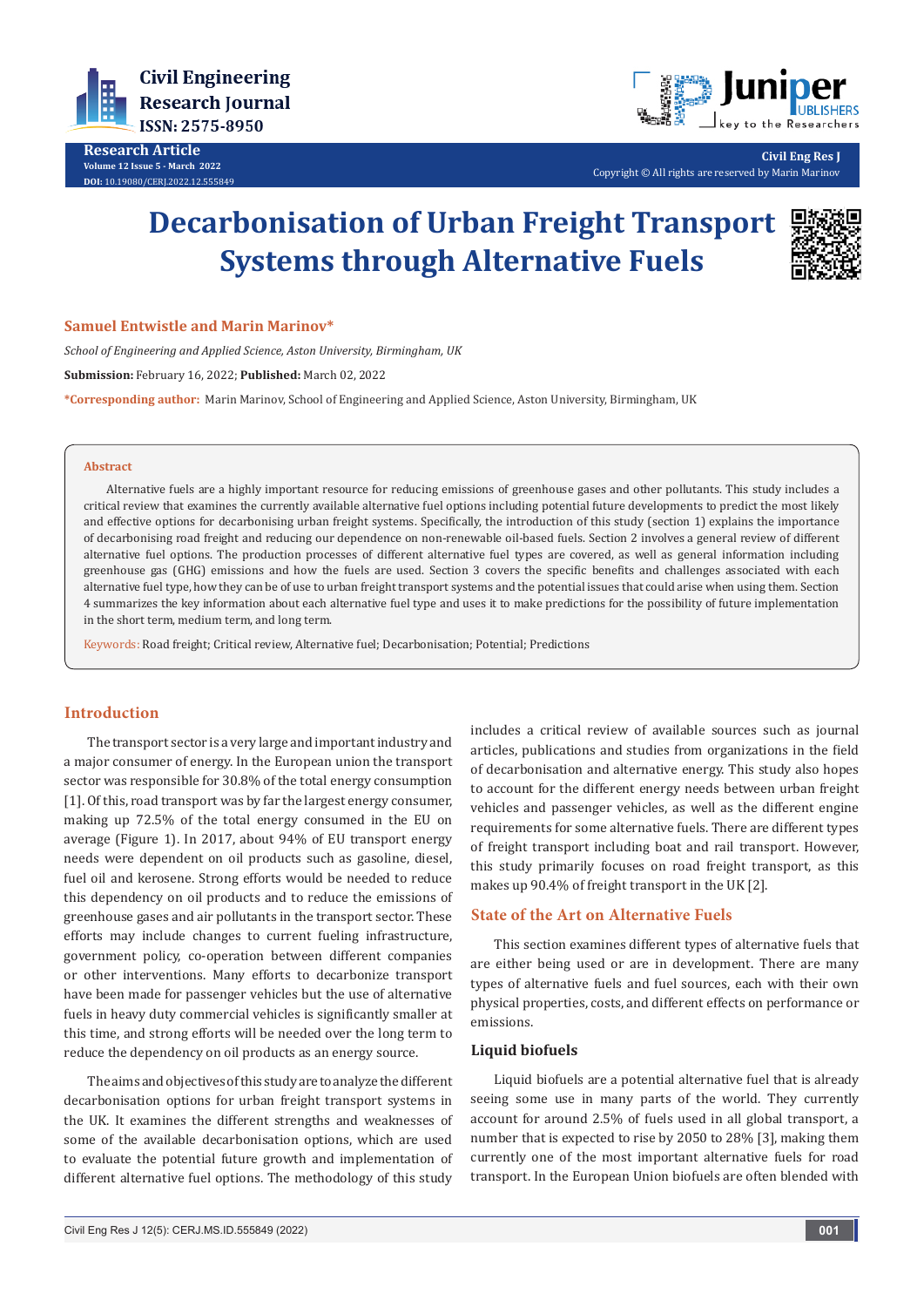conventional fuels, such as small amounts of biodiesel blended with conventional diesel or small amounts of bioethanol being added into gasoline. There are many different types that can also be blended with conventional fuels or used on their own such as bio-methanol, other bio-alcohols, pure/hydrotreated vegetable oils, dimethyl ether, and other organic compounds. These fuels are typically divided into three different generations. First generation biofuels are produced through common processes such as fermentation and esterification. These include bioethanol from crops rich in sugar or starch, as well as biodiesel from vegetable oils. Second generation biofuels are a broad range of products derived from non-food crops. These products can include organic parts of municipal waste and biofuels based on novel energy crops such as rapeseed or sugar beet [4]. Another example is products from agricultural or forest residues, which serve as the primary production source for the biomethane used in transport vehicles

[5]. They are generally considered to be more sustainable than first-generation biofuels, however the production pathways can be more complex and more expensive. Some second and third generation biofuels are known as advanced biofuels. Third generation biofuels include biofuels derived from algae or hydrogen from biomass. This generation of fuel production pathways are still in the early research or development stages and may not yet be ready for full commercialization. Most biofuels will result in significant greenhouse gas emissions, though this will vary considerably between 26%-81% [5]. Larger effects are obtained when co-products are used or energy as well as the main products, and results are often highly dependent on the specific production pathway. Bioethanol considerably reduces the emission of nitrogen oxides (NOX), while biodiesel produces less particulate matter but can produce other emissions such as NOX emissions and aldehydes.



# **Synthetic and paraffinic fuels**

Synthetic fuels are a type of advanced second-generation biofuel that can be used as a potential substitute for diesel, gasoline, or jet fuel. It comes from renewable energy sources such as biomass and other crops, as well as from gas coal or plastic waste. Paraffinic diesel fuels such as Fisher-Tropsch diesel (FT) or hydrotreated vegetable oils (HVO) can be blended into conventional fossil fuels at very high blending ratios, and they are interchangeable. This means they can be used in both existing and future vehicle engines. Other synthetic fuels such as methanol or other alcohols can be blended with gasoline to be used in current vehicle technologies, although this may need some minor adaptations of the engine to work. There are gas-to-liquid (GTL) fuels and the previously mentioned HVO fuels in the early commercial stages, with HVO using the same feedstock as biodiesel. HVO fuels are produced by hydrotreating plant oils and animal fats. Biomass-to-liquid (BTL) fuels use the same synthesis process as GTL and can use a wide

range of feedstock, although production is only at the pilot level and not yet at a commercial scale. DME is also produced by the same type of process, resulting in a synthetic gas that is converted into methanol and then into dimethyl ether via dehydration of the gas. The GTL production pathway has comparable emissions to conventional diesel, HVO offers emission reductions ranging from 40-90% while BTL offers reductions ranging from 60-90% compared to conventional fossil fuels [5]. Using methanol in a combustion engine will result in emissions slightly higher than those of diesel and comparable to gasoline but blending this with renewable sources of methanol will result in an improved reduction of GHG emissions. As with many other alternative fuel types, the reduction in emissions for synthetic fuels depends heavily on the production pathway. Paraffinic fuels are free from some potentially dangerous pollutants such as Sulphur and aromatic groups. Paraffinic fuels such as GTL and Farnesane have a higher cetane rating [6], potentially leading to slightly better air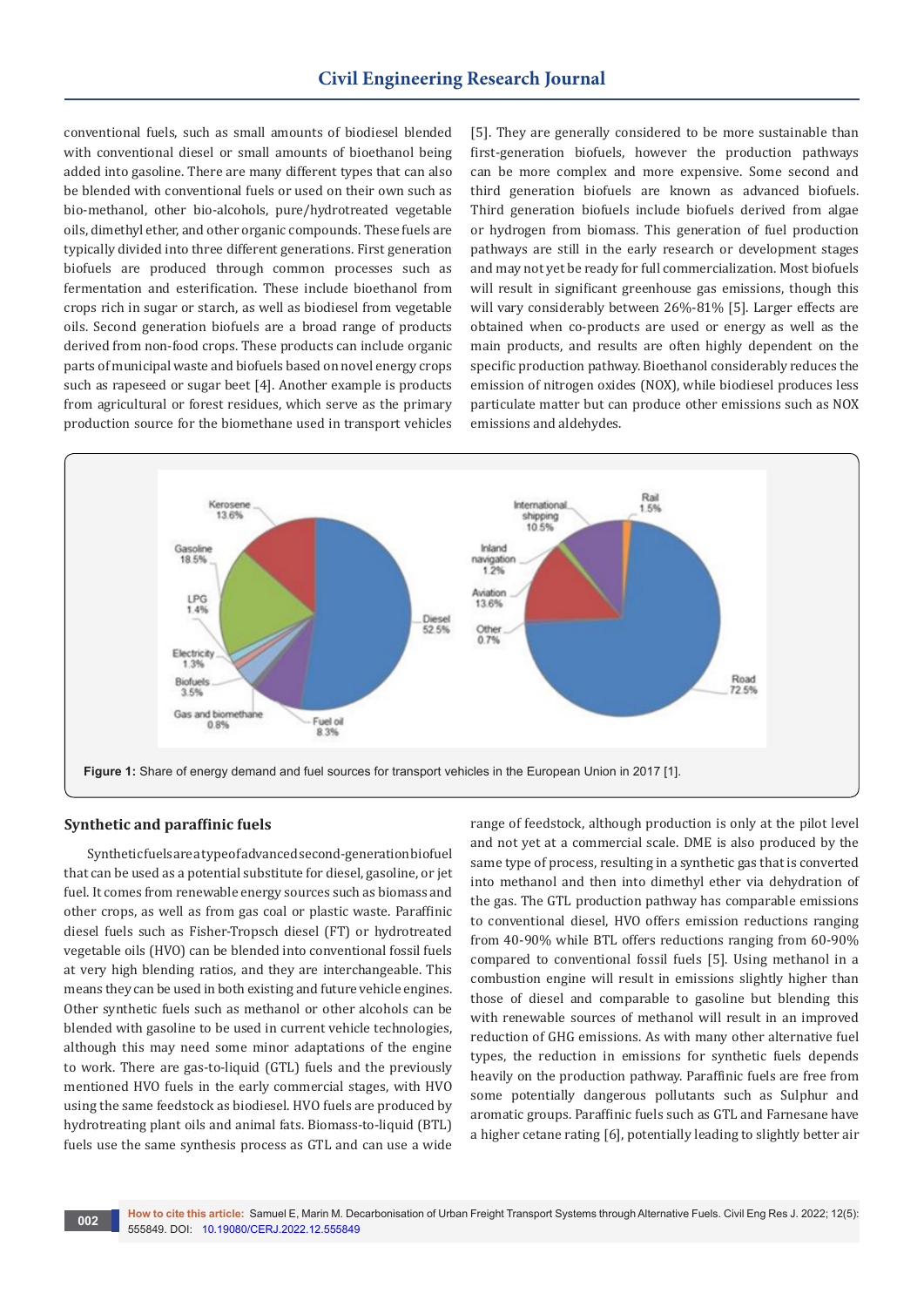quality due to the fuel burning more efficiently. One interesting observation of synthetic and paraffinic fuels is that they offer generally higher emission reduction levels across all emissions for heavy duty vehicles compared to light duty vehicles [5]. This could make them a very good option to consider for fueling heavy duty urban freight vehicles. Due to recent technologies some of these synthetic fuels are already at the stage where they are ready for market distribution, such as commercial HVO and GTL plants in the EU and other regions. If a plant is located near a gas field, then Carbon Capture and Storage (CCS) can be used to capture  $\rm CO_2$  from the production process and re-inject it into the gas field. Other technologies such as BTL are still in the pilot stage, so it is expected they will be market ready in the long term. A potentially interesting production pathway is sun-to-liquid (STL) fuels, which involves using sunlight as an energy source to produce fuel from carbon dioxide and water, though it is also possible that some other renewable energy sources such as wind power could be used instead of sunlight. This could be a good potential area of investment over the long term. For this process it may be possible for carbon dioxide to be sourced from power plants that produce it in the short term, and in the long term it could be extracted from the atmosphere for conversion into fuel when the economics are more favorable [7].

## **Natural gas and Biomethane**

Natural gas and biomethane are another potentially important options for alternative fuels. They are both considered to be a single fuel as they are both methane gas, the difference between the two is that natural gas is derived from fossil fuel sources and biomethane can come from either biological or non-biological feedstock and renewable resources. More specifically, biological methane is produced via anaerobic digestion and gasification while non-biological methane is produced by gasification. This can come from energy crops, animal manure, sewage sludge and municipal or agricultural waste. It is also possible to produce methane synthetically through the methanisation of hydrogen gas made by electrolysis, also known as e-gas. They can be used in existing combustion engines and refueling infrastructure for liquified natural gas (LNG) and compressed natural gas (CNG). They are quieter and have cleaner emissions than gasoline or diesel while having an equivalent performance, making them a good substitute. Biomethane is a gradually increasing alternative to natural gas from fossil fuels. It can be mixed with natural gas in any ratio to be used in engines already designed for natural gas. This does mean that engines not designed for natural gas would have to be altered or replaced to use it in its gaseous state. However, natural gas and biomethane can also be used to fuel conventional combustion engines, including those in urban freight vehicles such as trucks, in the form of liquified natural gas (LNG). WTW (well-to-wheel) emission reductions for compressed natural gases lie in between gasoline and diesel, although this will depend heavily on the production pathway and the origin of the natural gas. Synthetically produced biomethane can have nearly

zero emissions.

#### **Liquified petroleum gas**

Another potential alternative fuel could be in the form of Liquified Petroleum Gas (LPG), a fossil fuel that occurs naturally within natural gas and petroleum, where it is recovered and extracted during the refinery process. It is a mixture of hydrocarbon fuels, usually consisting of propane and butane with small percentages of propylene and butylene. It can be used for both light-duty and heavy-duty freight vehicles over a variety of distances, and road vehicles operating on LPG occupied 3% of the European fleet in 2015 [5]. More propane is used (40- 60%) in cold weather while more butane (up to 60%) is used in warmer weather, due to it having a lower evaporation point at lower temperatures. At room temperature (20°C) LPG is in a gaseous state and becomes liquified under moderate pressures. Availability of LPG is expected to remain high as it is co-produced alongside existing natural gas and petroleum products as well as having alternative pathways. Some processes such as GTL can generate certain percentages of renewable LPG, though the amount produced will vary depending on the tuning of these processes. Despite most commonly being derived from fossil fuels, it burns with nearly no particle emissions and lower emissions of hydrocarbons, carbon monoxide and nitrogen oxides than conventional gasoline and diesel fuels. However, it has relatively small savings on emissions of greenhouse gases, and emissions of carbon dioxide are lower than gasoline but higher than those from diesel. Like most fuels, production costs will vary depending on the production pathway, and some pathways might not be ready to be scaled up to a commercial level.

#### **Electricity**

Electricity as an energy source for vehicles has already seen heavy usage over the last few decades, particularly in some commercially available electric cars and in rail transport. It can be produced from a wide variety of energy sources, including fossil fuels, wind, solar, hydroelectric, tidal, geothermal, biomass, biogas, and power from renewable waste. Usage of renewable sources increasing in more recent years while nuclear power usage remains stable and fossil fuel usage is quickly decreasing as it is replaced by more sustainable methods. Electricity use is primarily used for rail systems and is a growing trend in public transport, but it is less likely to be adopted for air or marine transport. Heavy duty vehicles and long-haul vehicles such as trucks can be partly electrified using hybrid engines, although complete electrification seems unlikely to be done in the short term. Increased electrification of transport can result in reduced GHG emissions, reduced dependence on imported fuel sources, reduced air pollution and increases in energy efficiency. Reductions in emissions would vary depending on how the electricity is produced, although this is something that urban freight companies would not have much control over. With electricity production becoming increasingly low carbon then reductions in GHG emissions overall are expected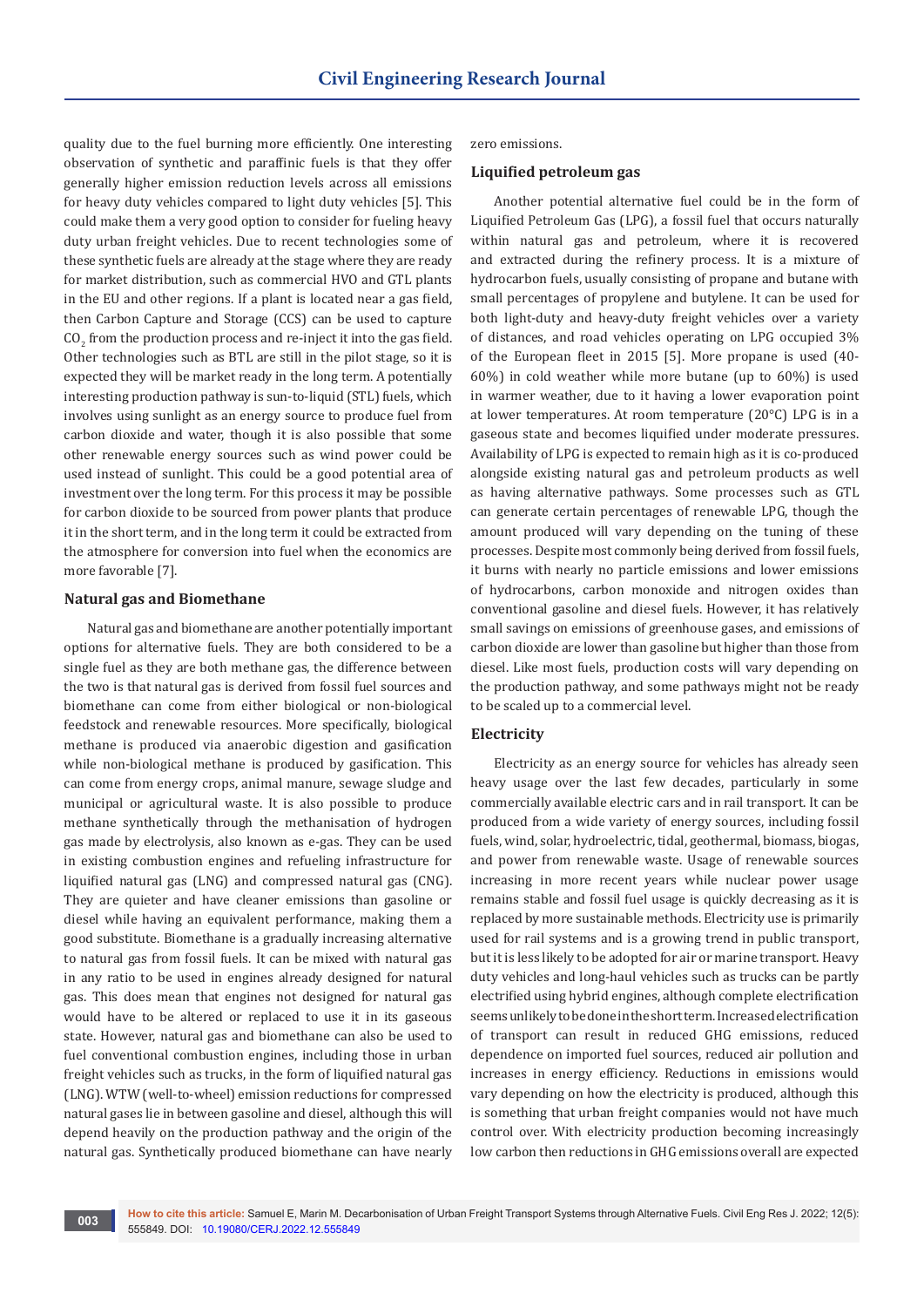to increase as well, as 52% of electricity was produced by nuclear and renewable sources in 2012 and is projected to increase to 73% by 2050 [5]. Electric vehicles themselves have zero tailpipe emissions, with a potential to become nearly zero-carbon over the long term as indirect emissions from power stations are reduced through renewable and low carbon energy sources. Hybrid engines combine electrical batteries with conventional fuels and can significantly reduce emissions when compared to conventional gasoline or diesel. Electric vehicles can contribute to improvements in air quality, particularly in urban areas with many vehicles in use because electric engines do not produce harmful pollutants such as nitrogen oxides or particulates that can directly cause negative health effects. This is also true for hybrid engines when operating in electric drive mode. Electric transport has seen considerable development, several vehicle producers are making or introducing new battery powered hybrid passenger vehicles. Battery technology is continuously developing but there is still more room for improvements in battery performance and costs in the future, making it a potentially interesting option for some urban freight vehicles in the longer term.

## **Hydrogen fuel cells**

Hydrogen is a flexible energy carrier that can be used to produce electricity for a wide variety of applications. This section will be focusing on hydrogen fuels cells, which use hydrogen to generate electricity. The most common way to produce it is through steam reforming of natural gas, a reaction which uses a catalyst and high temperatures to turn methane and water into carbon monoxide and hydrogen (also known as syngas). The carbon monoxide then reacts with water to form carbon dioxide and hydrogen. It is a wellestablished process with natural gas being widely available and some advance infrastructure is already in place. Some of the other processes that can be used to produce hydrogen include other thermal processes such as coal gasification, electrolytic processes such as the electrolysis of water, and photochemical processes that make use of sunlight. Electrolysis involves using electricity to split molecules of water, which can come from a variety of primary energy sources including renewables or nuclear power.

In terms of emissions, hydrogen only produces water or water vapour when burned in a fuel cell or a heat engine because it contains no carbon itself. There is however a possibility of nitrogen oxides being produced when burned in a heat engine with an excess of air in the engine, otherwise known as lean combustion. Otherwise, emissions will mostly be dependent on what primary energy source is used to make the hydrogen. Through the thermal gasification path, natural gas results in the most greenhouse gas emissions, sewage-derived biogas results in relatively lower emissions and biogas from manure can result in very low or negative emissions [5]. The electrolysis path has wildly varying results. The coal pathways have very high emissions while the pathways that use nuclear power or renewables such as wind all have similarly low to minimal GHG emissions. The energy efficiency for the production pathways can also vary considerably.

The natural gas pathway results in the lowest energy consumption while biogas from sewage sludge results in the highest energy consumption [1]. For the electrolysis production pathways, the nuclear pathway has the highest energy consumption, with coal and electricity being very similar in terms of energy consumption and wind power resulting in the lowest energy consumption.

# **Discussion of Alternative Fuel Potentials and Challenges**

With each of the alternative fuel options there are potential benefits, risks, and challenges to consider. To determine which fuels are better or worse for urban freight companies to adopt, a ranking system will be used to evaluate the potential for each of the alternative fuel options, grading them from low potential to high potential. There are many factors to consider such as emissions of greenhouse gases and other pollutants, production costs, availability of technology or resources, fuel prices, infrastructure for refueling facilities and effects on vehicle performance. Some alternative fuels may also have more specific challenges, such as fuels with different physical properties, storage requirements or other important considerations. These will all need to be accounted for when ranking each of the alternative fuel options to understand their potential for adoption and future development in the short term and long term.

## **Liquid biofuels**

Biofuels currently account for 5% of the total fuels consumed by road transport, making them one of the more widely used types of alternative fuel [5]. However, many of the advanced second and third generation biofuels that are potentially more sustainable are still in development or not ready for full commercialization. This technology could be a potential area for growth in the long term as these more advanced fuels can have a significantly higher effect on reducing emissions. Emission reductions from biofuels are highly dependent on the production pathways and their use of co-products for energy purposes along with the main products. Specific production pathways will also have a large effect on the actual energy consumption, and these production pathways typically have a higher energy consumption per 100 km than conventional fossil fuels [5]. Many first-generation biofuels and some secondgeneration biofuels are produced from crops, which presents some unique challenges. Using existing cropland for biofuels will displace crops that could otherwise be used to produce food or other plant-based resources, potentially moving them to land that was previously uncultivated. One potential solution to this was discussed in a 2019 study on producing biofuels using underused urban greenspace, which suggests that approximately 10% of urban greenspace in the UK has the potential to be used to produce biofuels [8]. They estimate that this land could have the potential to supply nearly one-fifth of demand for biomass as a fuel for combined heat and power (CHP) systems by 2030 if fully utilised. Energy from this greenspace would be mainly for local electricity and heat production, but this land could potentially be used for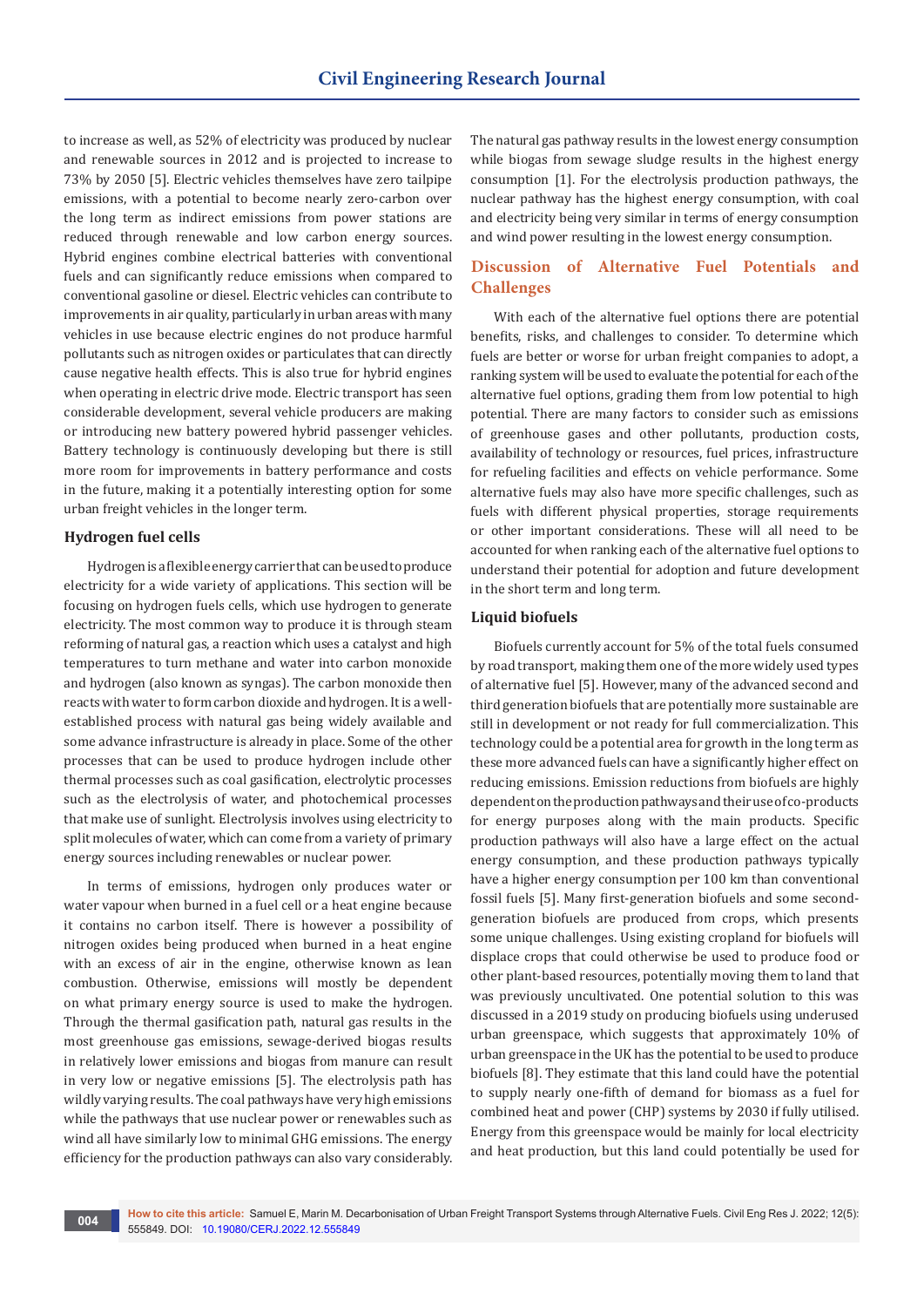growing biofuel crops for transport as well, or it could also allow agricultural land elsewhere to be used to grow more biofuel crops for transport. It is worth mentioning that some more sustainable advanced biofuels are in development that do not compete with crops for land use because they are derived from other sources such as microalgae, with some biofuel companies in the USA and Europe already being able to produce biofuels from algae on a commercial scale [3]. Producing some biofuels with crops is not a completely clean process and will result in some carbon emissions during production. While most biofuels will result in a significant reduction of GHG emissions, this rate varies considerably, and some specific production pathways can result in higher emissions than conventional fossil fuels. The EU commission [5] encourages a transition to more advanced biofuels that produce less emissions, however it also mentions that investment into advanced biofuels has decreased since 2012. Second or third generation biofuels technology could offer a potential area for growth, but this is difficult to achieve without company or government investment into these technologies. Investment is not only key for research and development for many of these advanced biofuels, but also vital for building and maintaining the required infrastructure to adopt these fuels on a commercial scale. Another factor to consider when choosing alternative fuel options is the physical properties of the fuel itself. Liquid biofuels can have different physical properties from conventional gasoline or diesel that affect how they work inside the vehicle engine, such as different heating values, lubrication properties or corrosion properties. All diesel engines since the year 2000 are currently compatible with B7 diesel which contains 7% biodiesel blended with conventional diesel, while 95% of petrol passenger cars are compatible with E10 petrol, which is blended with 10% bioethanol [5]. However, in the UK and other regions there are some older vehicles still in use that may not be compatible with E10 fuels. Putting E10 in an incompatible engine can result in corrosion and degradation to metallic or polymeric components of the engine over time. This is due to the chemical properties of bioethanol as it can be oxidized to acetic acid which lowers the pH of the fuel, and bioethanol can also cause problems when interacting with some polymers in the engine such as swelling or degradation of elastomeric materials [9]. Possible solutions to these issues could include using different metallic or polymeric materials that resist these effects in newer vehicles or adding anti-corrosion additives into fuels. Spark ignition engines are affected by how volatile certain fuels are and can also be affected by the fuels knock stability, which can be a problem because engine knocking will limit the efficiency of spark ignition engines [10]. Some biofuels when used in compression ignition engines can have a significant impact on after-treatment systems for exhaust gas. For example, biodiesel when blended with commercial fossil fuels can significantly reduce soot emissions while also leading to a slight increase in nitrogen oxide emissions [11]. Due to some these different physical properties, it may be necessary for specific engine developments to be made to accommodate them before introducing these fuels to urban

freight systems. Some biofuels such as bioethanol have corrosive properties, so it may be possible to research into building engines with materials that can accommodate for the higher amount of biofuel content or adding in anti-corrosion additives to biofuels. Production costs will also need to be considered if urban freight companies want to use biofuels. They are generally more Labour intensive than conventional fossil fuels, and a lot of alternative fuels have either similar or higher production costs compared to fossil fuels. However, some biofuels can have a lower production cost depending on the production pathway. First generation biofuel costs depend more on the price of the biomass used, while costs for second generation biofuels depend more on the operating and capital costs to run the production facilities. The production costs for advanced third generation biofuels may be difficult to determine at this stage since many of them are in early stages of research and development.

## **Natural gas and biomethane**

Natural gas and biomethane have cleaner emissions than gasoline or diesel while maintaining an equivalent performance to them. The effect on emissions will vary greatly depending on the production pathway. Natural gas on its own has less emission reduction than diesel, although it still results in considerable savings compared to gasoline. It is significantly more plentiful than crude oil with new drilling techniques having the potential to increase available resources. However, in Europe the vast majority of biomethane is used for producing heat and electricity, which significantly reduces the available amount of biomethane available for use as a transport fuel [5]. Biomethane produced through manure can have low to negative emissions, whereas biomethane made from energy crops produces more emissions in comparison but has a significantly higher production yield as energy crops produce twice the yield per hectare compared to other biofuel crops. Biomethane can have very low GHG emissions if produced through the gasification of biomass. It can have the potential for negative emissions if it is produced through feedstock or through degasification of manure because the crops/manure used would otherwise end up producing methane, another greenhouse gas, through decomposition or when used as fertilizer on fields. The highest emission reduction could be achieved by gradually adding biomethane as an additive to natural gas. Natural gas and methane can also reduce emissions for other pollutants, as they produce almost no emissions of Sulphur dioxides or particulate matter. Demand for natural gas as a fuel is set to grow in Europe, which could be supported by vehicle manufacturers [5]. However, there are some inhibiting factors such as competing fuels and the fact that biogases like biomethane are much more likely to be used for purposes outside of transport such as generating heat and electricity. One of the possible barriers for implementing these fuels is due to their gaseous nature. Conventional vehicles are designed to use liquid fuels, whereas vehicles may need to be specially designed or adapted to accommodate these gaseous fuels. They either need to be compressed or liquified to be used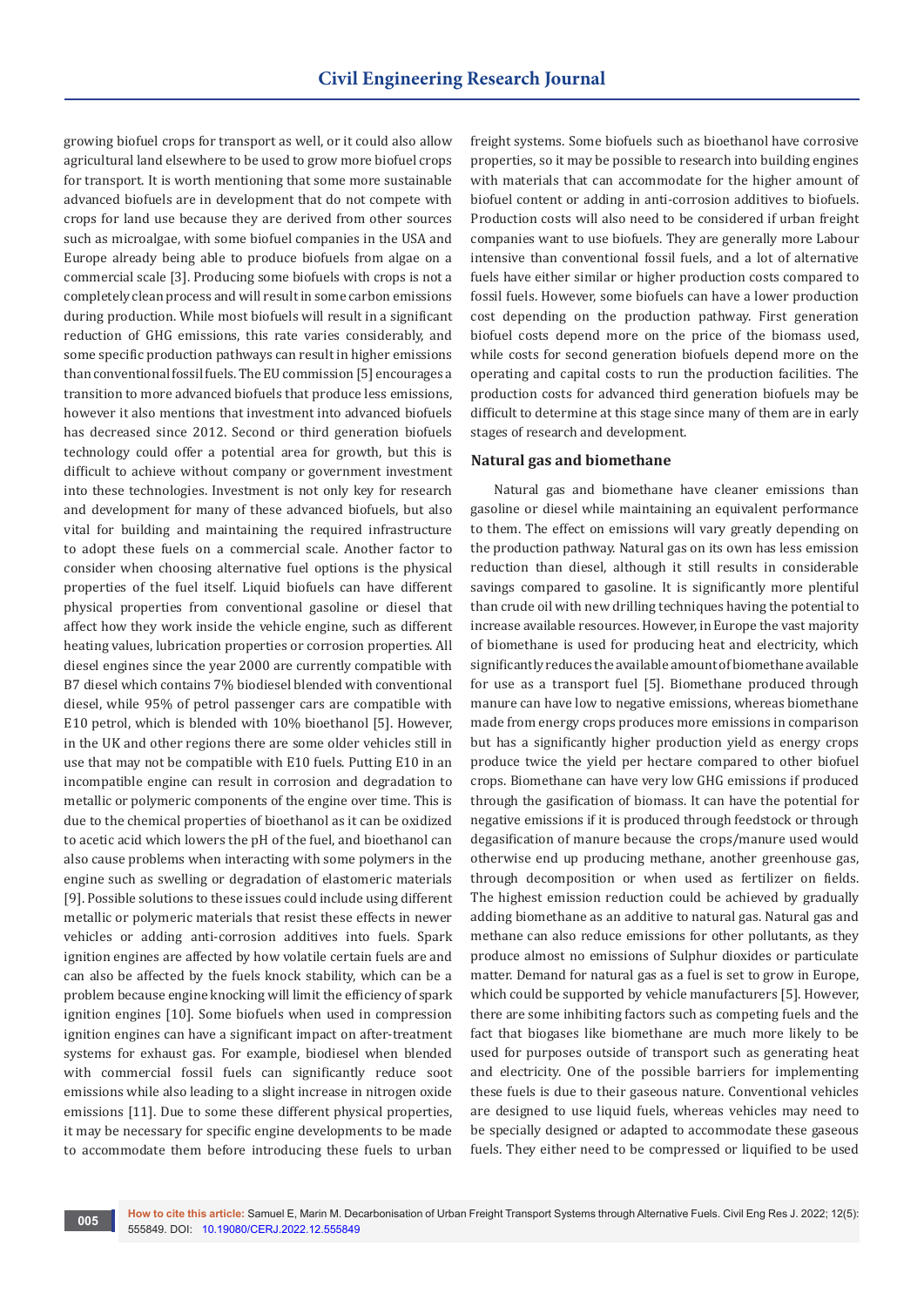in internal combustion engines, which takes a great deal of energy to do [10]. Natural gas and biomethane can be distributed through existing natural gas pipelines in Europe or other places that have them, and it can also be delivered on tanker ships as liquified natural gas (LNG) to places that do not have existing pipelines. However, more infrastructure would be needed to have a reliable enough network of filling stations. Natural gas takes the shape of whatever container it is inside of, so special containers may need to be built to transport them if gas pipelines cannot be used, and these are more expensive than the containers used for conventional liquids such as crude oil [12]. What makes this more difficult is that compressed natural gas (CNG) and LNG fuels have different infrastructure requirements. LNG can be used in conventional combustion engines, but it needs to be handled as a cryogenic liquid, which would also necessitate the use of heavyduty fuel transport trucks capable of handling and delivering cryogenic fluids. CNG needs to be compressed at a pressure of 200 bar, a pressure equivalent to 197.385 times the standard atmospheric pressure of earth at sea level. Handling gases at very high pressures or extremely low temperature cryogenic fluids such as LNG can be hazardous. Cryogenic fluids can cause cryogenic burns if it meets skin, and LNG has vapor that is potentially flammable if it meets an ignition source such as static electricity (Pfoser, Simmer and Schauer, 2015). This would not only make storage and transport of these fuels potentially dangerous, which could need to be considered when designing vehicles and engines to use and transport these fuels, it would also be difficult and expensive. Natural gas is the only alternative fuel that can match the energy efficiency of diesel engines when used in spark ignition engines. According to the European Commission [5] the market for biofuels has mainly developed through dual fuel systems that burn diesel fuel together with liquid methane, but more mono fuel systems are also being introduced and approved. This study also mentions that the European committee for standardization is working to improve the quality of natural gas and biomethane at filling stations by increasing the purity requirements for methane as a transport fuel. Liquified natural gas has been used to fuel combustion engines in buses, trucks and ships, and urban freight vehicles can increase the operability of commercial vehicles used in urban freight because more energy can be stored on board the vehicle. Engine technology and energy efficiency has improved since 2010 and the latest powertrain technology in CNG vehicles can reach a similar energy efficiency and performance to petrol vehicles. Optimised gas engines can improve on this further by having a higher gas compression ratio. However, these gas engines are often special developments that may not necessarily see widespread use and can still have a different engine output to equivalent engines running on conventional fuels. There are some examples of hybrid vehicles running on compressed natural gas, such as hybrid fuelled buses in Spain and Sweden [5]. The production for some of these fuels such as biogas or synthetic methane itself can have a high energy input, however this can still result in lower GHG emissions during production by using

renewable energy as the primary sources. A potential area for development is using waste sources for biogas or using powerto-gas technology for generating synthetic natural gas from renewable electricity instead of fossil fuels. Production capacity can be another area for future development, as the EU is currently only using 20% of the existing capacity for LNG production [5]. Constructing new terminals for LNG or other fuels is key because vehicles need to have a reliable network of places to refill their fuel tanks to be useful. Some developments that can be made to engines themselves could include improved injection and ignition systems for improved combustion, hardware modifications to convert modern diesel engines to work with methane and sensors to monitor gas composition inside the engine. Another factor affecting production is costs. Biomethane is more expensive compared to the price of natural gas, which may make companies not want to adopt it as a more sustainable alternative. Most of these costs come from the production of biogas itself combined with the cost of upgrading the produced biogases to biomethane. Other production costs are related to those for operating and investing in production plants or costs for infrastructure such as pipelines or terminals. Companies such as those involved in urban freight distribution may also want to consider the fact that one kilogram (kg) of natural gas has 1.3 times the energy content of diesel, 1.5 times the energy content of petrol and 2.1 times that for liquified petroleum gas [5]. Natural gas contains more energy per kilogram of fuel used than other fossil fuels, making it a good alternative for freight vehicles as more energy can be stored onboard using the same mass of fuel. A dedicated natural gas vehicle can run in either CNG or LNG. They can provide reductions in carbon emissions of up to 90%, with a fuel tank that is usually larger than a diesel tank and can be stored under the chassis of the vehicle, potentially giving the vehicle more range without taking away necessary cargo space [13].

## **Synthetic and paraffinic fuels**

Synthetic fuels are a type of advanced second-generation biofuel that comes in different forms and from a variety of different sources. Methanol is one that can be produced synthetically from syngas as well as from a range of other renewable feedstocks and is one of the most common chemicals globally, with demand and production expected to increase due to the availability of cheap shale gas [5]. However, some industries may not want to use methanol for safety reasons, as pure methanol is toxic and thus requires special precautions when handling. Methanol on its own produces GHG emissions at the same level as gasoline, though this can be reduced by blending in methanol from renewable sources. Some synthetic paraffinic fuels such as hydrotreated vegetable oils (HVO) or Fisher-Tropsch diesel (FT) can be used with existing diesel vehicle engines and in the existing infrastructure. However, blending different amounts of these fuels with diesel will result in changes to the fuel's physical properties, such as increasing or decreasing the fuel's density or altering the lubrication properties. The engine may have to be calibrated to meet regulated emission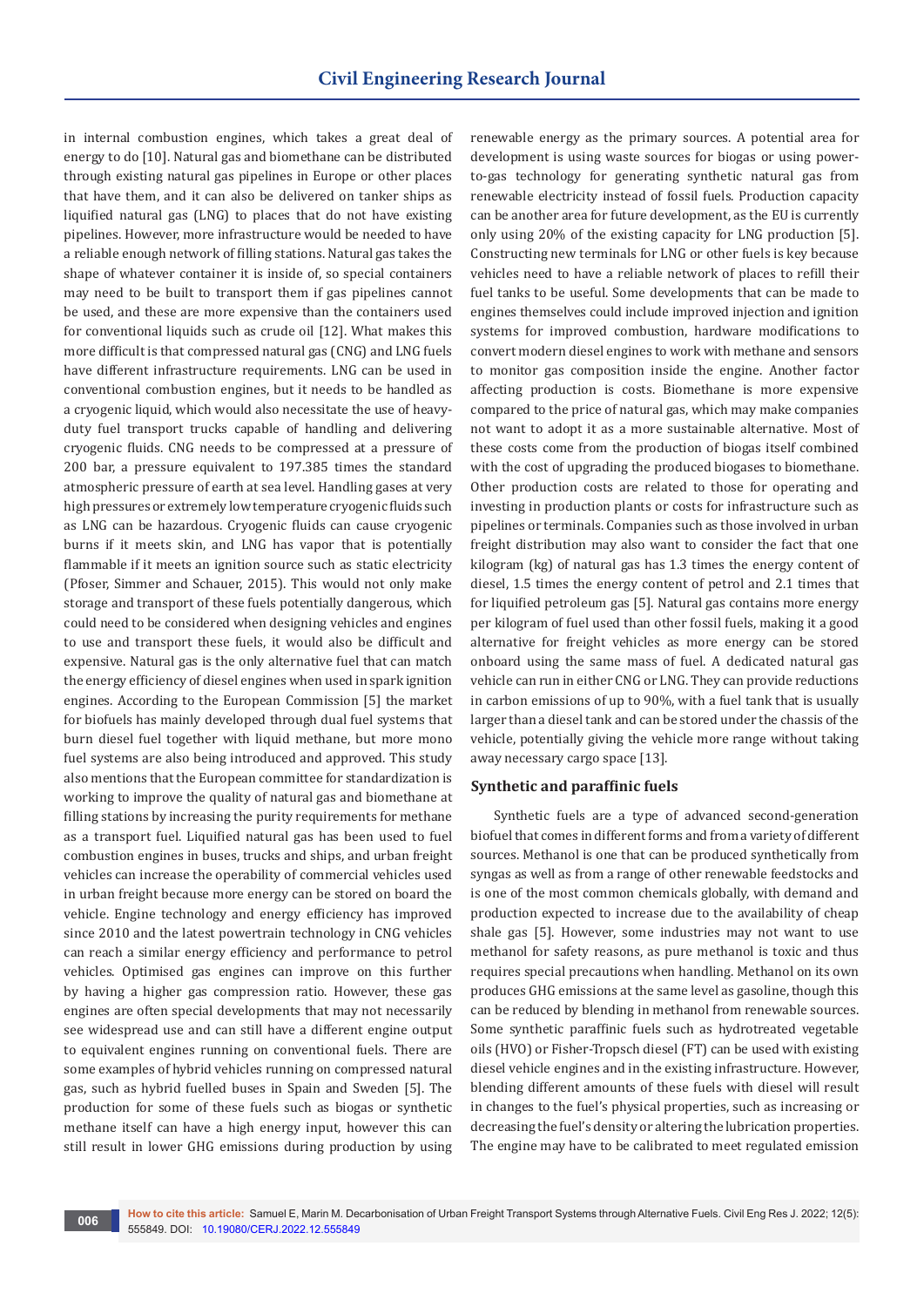limits if the blended paraffinic fuel exceeds the standard density limit. Engines may have to be adapted to work with these blends due to their lower densities and worse lubrication properties, although the benefit of these paraffinic fuels is that they typically have lower emissions and better combustion properties. Gas-toliquid (GTL) and HVO fuels are in early commercial stages with some plants active in the EU and other regions but developing a stronger demand for paraffinic fuels may be able to encourage investment into additional production plants. HVO could grow to contribute to a more significant amount of transport fuels over the longer term as a renewable fuel. Gas-to-liquid fuels come from natural gas and the production pathway has similar GHG emissions to diesel. The process is technically well established, and more large-scale plants could be built in the future thanks to technological advancements and economics becoming more favorable in recent years. The production pathways of coal-toliquid (CTL) and biomass-to-liquid (BTL) are other potential options for synthetic fuels that have a similar production process and result in similar products. The coal pathway results in significantly higher emissions than other fossil fuel pathways. There are several plants running in China but fewer in other regions, although the use of carbon capture and storage (CCS) alongside this process can attract more interest as it would reduce the emissions resulting from the process. The BTL path is still in the pilot stage and involves the gasification of wood or similar materials. This process can result in significant reductions in emissions of 60-90%, however the problem with biomass is that it may not be suited for a traditional industrial model as it has a low energy density and potential feedstock sources may be relatively dispersed. No concrete pathway for BTL has been found so far as of 2015 [5], so further research and development is needed to find a pathway that is reliable and commercially viable. These gasification processes can be coupled with FT synthesis; however, these integrated gasification and FT plants can be complicated and expensive due to being highly energy intensive. This may also create problems when trying to scale these processes up to a commercial scale because it may not be as practical as other more simplistic production pathways. If more research is done in finding acceptable compromises or solutions to some of the practical issues with these processes, the benefits can include very low emissions alongside potential for good product quality and flexibility for possible feedstock sources. Another synthetic fuel is dimethyl ether (DME), which is produced from the same type of process used for BTL. The gasification process produces a synthetic gas, which is converted into methanol and then into DME via dehydration. It would allow for notably smaller production plants compared to GTL or LNG pathways with less investment needed. DME production is more energy intensive than conventional diesel fuel, but it can be produced easily with many plants around the world using existing coal or natural gas as feedstocks [5], the latter being the most likely feedstock for short term use. The mid-term to long-term could potentially see other renewable energy sources being used in DME or other synthetic pathways. The process is more simplistic than the FT pathway,

which may help encourage more investment. CCS could be used to reduce emissions from any carbon dioxide produced during the process, though this would also make the process more expensive. The sun-to-liquid pathway is a good potential pathway over the long term as STL plants could allow for potentially unlimited feedstock by producing fuels using sunlight and significantly reduce emissions from producing certain transport fuels. It would benefit the most from being in arid areas that typically get a significant amount of sunlight for long periods of time, which means it may not be as feasible in the UK or other European countries. Plants could potentially be built in other countries so that the produced fuel could then be transported by boat, however this would add more costs and pollutant emissions to the overall production pathway. There is also the possibility that other renewable energy sources such as wind power and geothermal power could be used with synthetic pathways such as those for methanol, FT, or DME.

## **Liquified petroleum gas**

Liquified petroleum gas (LPG) is a mixture of hydrocarbon fuels that can be extracted from natural gas and petroleum. One of the challenges for adopting it is the fact that it is gaseous at room temperature. It needs to be kept in moderately pressurized containers during transport and in the fueling station. It still needs to be kept in a pressurized container in the vehicle itself before being converted to its gaseous state in the vehicle's engine. Keeping the fuel in a pressurized container can present some potential risks of injury during transport and use if not handled correctly. It has combustion properties superior to that of liquid fuels as it readily mixes with air in the engine. It burns with nearly zero emissions of particulates and low emissions of hydrocarbons, nitrogen oxides and carbon monoxide compared to conventional fuels but has relatively small savings on GHG emissions. Dedicated modern LPG vehicles with the latest systems can already achieve lower emissions, with further potential for increased energy efficiency and cleaner exhaust emissions in the future. LPG has high knock resistance to allow more optimal combustion phasing which is important for maintaining optimum thermal efficiency within the engine [14]. LPG can sometimes contain alkenes which deplete this knock resistance and result in carbon deposits within the fuel circuit of the engine. In terms of production, LPG being a co-product of other processes means the costs will depend on what process the LPG is extracted from. A biological form of LPG known as bio-LPG originates from the production process for HVO fuels, another alternative fuel type. A large fraction of this is also used up as fuel to produce HVO. The EU commission [1] states that LPG is currently the most widely used alternative fuel, with the most mature market and a well-developed refueling infrastructure. However, it will have only a limited contribution when it comes to removing GHG emissions from transport. This could be remedied through the increased use of bio-LPG; however, the potential production is very limited and is unlikely to be utilised in the short term.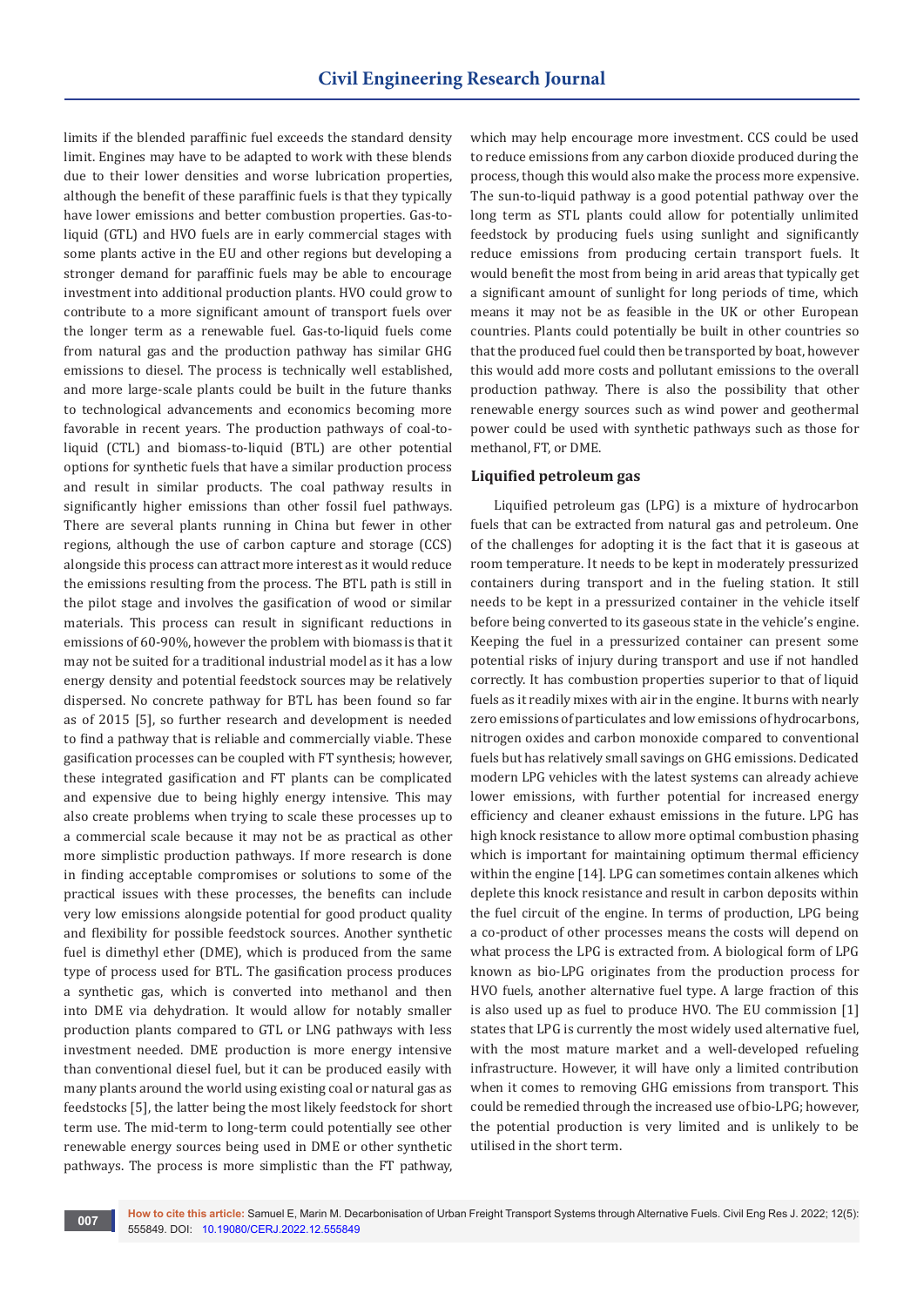## **Electricity**

Electricity is an alternative energy source that is already seeing widespread use in the transport sector, particularly in rail transport, but there is room for significant development in the realm of urban freight vehicles. Heavy-duty transport and longhaul vehicles that are commonly used in urban freight systems are unlikely to be fully electrified over the short term. One of the challenges with the idea of electric urban freight transport is that freight vehicles often need to carry very heavy loads over significantly longer distances than passenger vehicles are normally expected to travel daily, and some of the electrification solutions proposed for passenger transport do not work well for freight [13]. This can be a problem, as without significant improvements in BEV technology it is unlikely for long distance urban freight vehicles to be able to function on electric power alone, and the weights they often carry will reduce the performance and range of these vehicles even further when compared to lighter passenger vehicles. It may be more likely for urban freight vehicles to be partially electrified through hybrid engine systems as this would be easier than full electrification without needing to compromise on range. It may be possible for some urban freight vehicles to be fully electrified for distribution within a relatively small area like a city where a long range is not necessary. There are some examples of these electric freight vehicles such as Amazon recently beginning to introduce fully electric delivery vans and associated charging stations to certain cities across the United States and Europe, with plans to have 10,000 of these vehicles on the road by 2022 and hoping to reach 100,000 vans by 2030 [15]. These are not the same as long haul freight vehicles such as trucks, but they have an interesting feature of supporting multiple battery sizes, meaning each vehicle could be optimised for the specific route they are travelling on.

Electric vehicles themselves, as well as hybrids when running on electric power only, produce no direct exhaust emissions. Any emissions that do exist are indirect would depend on how the electricity the vehicle is supplied with is produced. This can vary greatly between different countries and regions. In the UK, the power sector produced a large portion of its electricity from gas, with renewable wind and solar energy coming in as the second most prominent fuel source, followed by nuclear power (Figure 2). Countries may have varying levels of access to different alternative energy sources, usage of renewables is generally increasing in the UK overall each year while generation from fossil fuels such as oil or coal is decreasing. Electricity generation is projected to become more carbon neutral over the long term as fossil fuel energy sources are used less in favor of nuclear power or renewable sources. It is also expected that production plants for electricity will become more energy efficient over time as newer plants are built and older, less efficient plants may eventually be phased out of use. Even taking emissions from electricity generation into account, electric and hybrid vehicles can still make a significant contribution to removing emissions from transport and improving air quality compared with conventional diesel and gasoline. Energy efficiency is one advantage that electric powered engines can have over internal combustion engines. Well-to-wheel analysis of energy efficiency shows electric vehicles are more efficient than internal combustion engines over a wide range of primary energy sources [5]. Electric transport has undergone significant development with many vehicle producers introducing battery and hybrid vehicles. A key component in battery electric vehicles is the battery itself, as the capacity and performance of the battery (or multiple batteries in some vehicles) will determine the vehicle's range, recharge time, overall battery lifespan and the price. The current most dominant battery technology is lithiumion batteries (LIBs), which is a mature technology used in a diverse array of electric devices including vehicles. They are considered the most promising type of battery despite their financial costs and potential concerns for availability of resources because they have a more favorable energy density and longer lifespan than other currently available battery types [13]. Ongoing research is under way for next-generation batteries such as solid-state batteries, though these are unlikely to be adopted commercially before 2030 [1]. Some potentially promising emergent technologies include quasi-solid-state batteries made from molten salts that could extend the range of electric vehicles while saving on costs and limited lithium resources [16]. Novel technologies such as this are potentially very interesting for the future of electric transport over the long term but will require significant amounts of additional research, development, and funding before they can see widespread commercial use. Battery technology for existing batteries such as LIBs have evolved in recent years with improved capacity and range for some electric passenger vehicles compared to older models. Charging systems have also improved with the addition of fast recharging stations and recharging infrastructure becoming more widespread. Putting batteries on urban freight vehicles raises concerns about decreased loading space for carrying goods and increased weight from the batteries themselves. One possible solution could be the use of overhead cables over important urban freight highways, which could reduce the need for onboard energy storage. These vehicles would also have a secondary energy source on board such as a battery, fuel cell or combustion engine to travel on parts of the road that do not have overhead cables. A study from the UK government's Foresight Future of Mobility project on decarbonizing road freight (Greening, et al., 2019) points out that these could deliver reductions in carbon emissions of up to 80%. However, it also mentions several challenges this idea faces. They would require an expensive and extensive infrastructure of overhead cables to be built, and specialized trucks need to be developed with catenary poles attached to connect to the overhead cables. The study also mentions another potential charging system involving contactless induction charging pads located in certain parts of the road. To use these a vehicle would have to have another pad attached to it that it lowers for more efficient charging, and it would need to be placed in locations where the vehicle is stationary for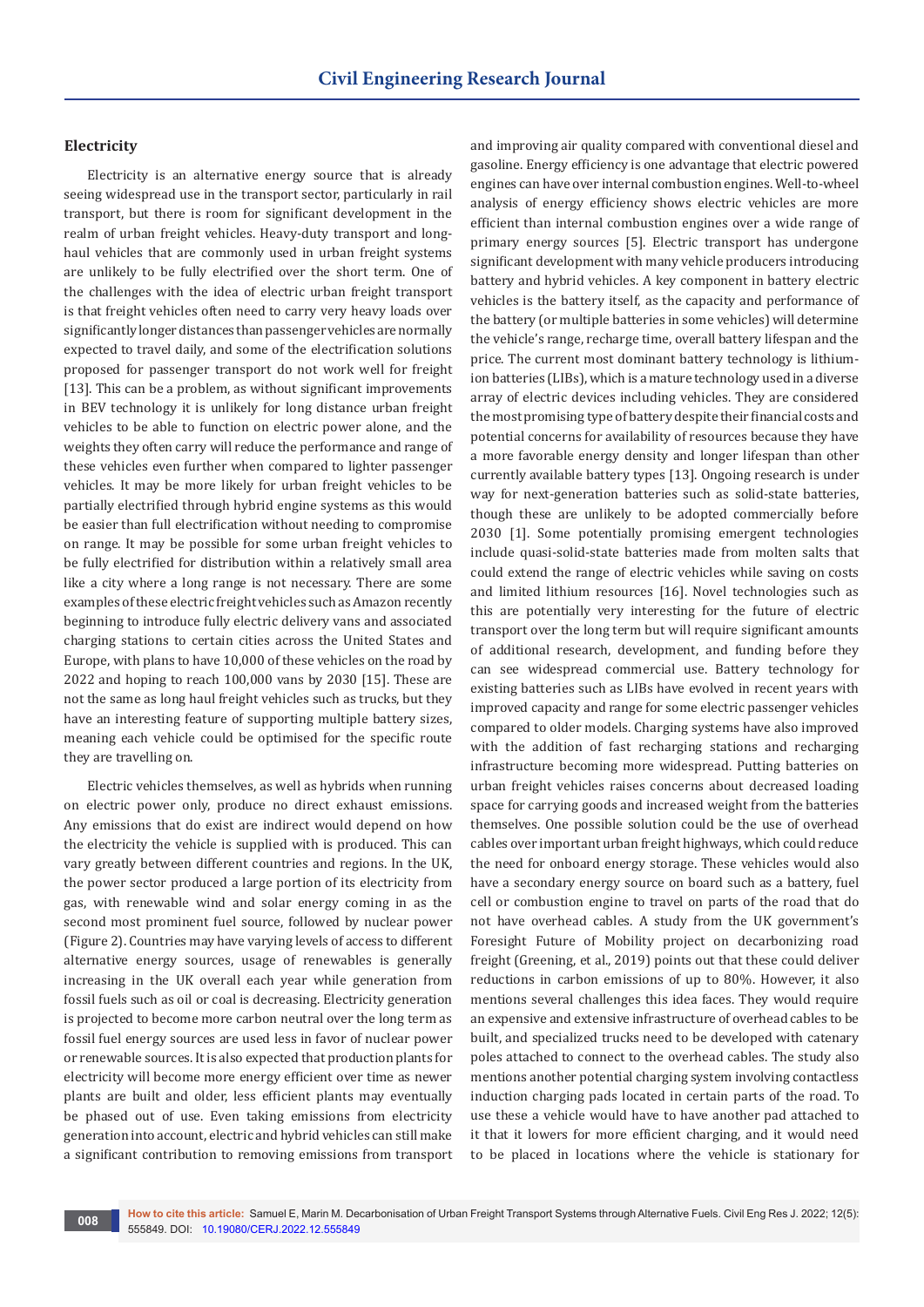long enough to charge. Fast charging at the beginning or end of a journey could maintain the vehicles payload by reducing the need for energy storage on board the vehicle. However, much like

the previously mentioned overhead cables, this solution would require a significant investment into widespread infrastructure to be effective.



## **Hydrogen fuel cells**

One advantage of hydrogen fuel cells is that they can be produced from virtually any fuel source. The electrolysis pathway is likely to play an important role in future development as it opens opportunities for integrating renewable energy sources for production. Production paths focusing on steam methane reforming (SMR) and auto thermal reforming (ATR) are also likely to play a role in the future when combined with carbon capture and storage (CCS) to further reduce emissions. However, these technologies are currently underutilized compared to fossil fuel production paths, as 48% of the world's hydrogen production comes from natural gas and 30% comes from coal [1]. This leaves a lot of room for potential growth in the future for more sustainable options, but it means that this technology may not be the most effective option for reducing emissions in the short term. While CCS may reduce emissions significantly it is expensive and may require large scale installations to be feasible. Electrolysis is a different pathway that only represents around 4% of current hydrogen production but has the chance to become more competitive in the future. The electrolysis pathway has different technologies that are available or in development. Alkaline electrolysis is the most mature technology and has the lowest costs for investment and maintenance. Comparatively, the emerging technology of proton exchange membrane electrolysis has mostly been used commercially for small and medium applications. Production is currently at the pilot level, but it can offer several advantages over alkaline electrolysis as it can allow for more compact designs due to higher current densities and potentially allowing more flexibility. SMR may be the more costeffective currently available production pathway for hydrogen, as electrolysis has relatively high production costs. The costs of hydrogen produced by electricity may decrease over time as renewable energy sources become less expensive. While hydrogen is already produced for industrial and refinery purposes in large quantities, hydrogen in fuel cells must be purified to a high level to remove any impurities that may impact the performance of the fuel cell. The storage and movement of hydrogen can also be an issue. It needs to be stored in tanks under very high pressures of up to 700 bars [1], making the storage and transport of this fuel expensive and potentially dangerous. The current hydrogen refueling network is still in the early stages of development, so more widespread refueling stations would need to be available to become a viable option. Hydrogen fuel cells are good for reducing emissions, but they are not necessarily the most effective as a transport fuel. On the one hand, hydrogen fuel cells have an energy density than most batteries [17]. It can provide longer ranges than BEVs while having shorter refueling times that are comparable to those for internal combustion engines. However, the fuel and fuel cells are expensive compared to other alternative fuels and the actual energy efficiency is lower than electricity when compared to existing BEVs [1]. It would be unlikely for hydrogen to be technologically or economically favorable over electricity for transport in the short term. It may have the potential to become more favorable in the long term if production costs decrease and fuel cell technology improves. Fuel cell hybrid vehicles may provide a good alternative option for vehicles such as buses, as some examples of these vehicles and locations with hydrogen filling stations already exist [17]. However, they are not anywhere near widespread enough for long haul urban freight vehicles to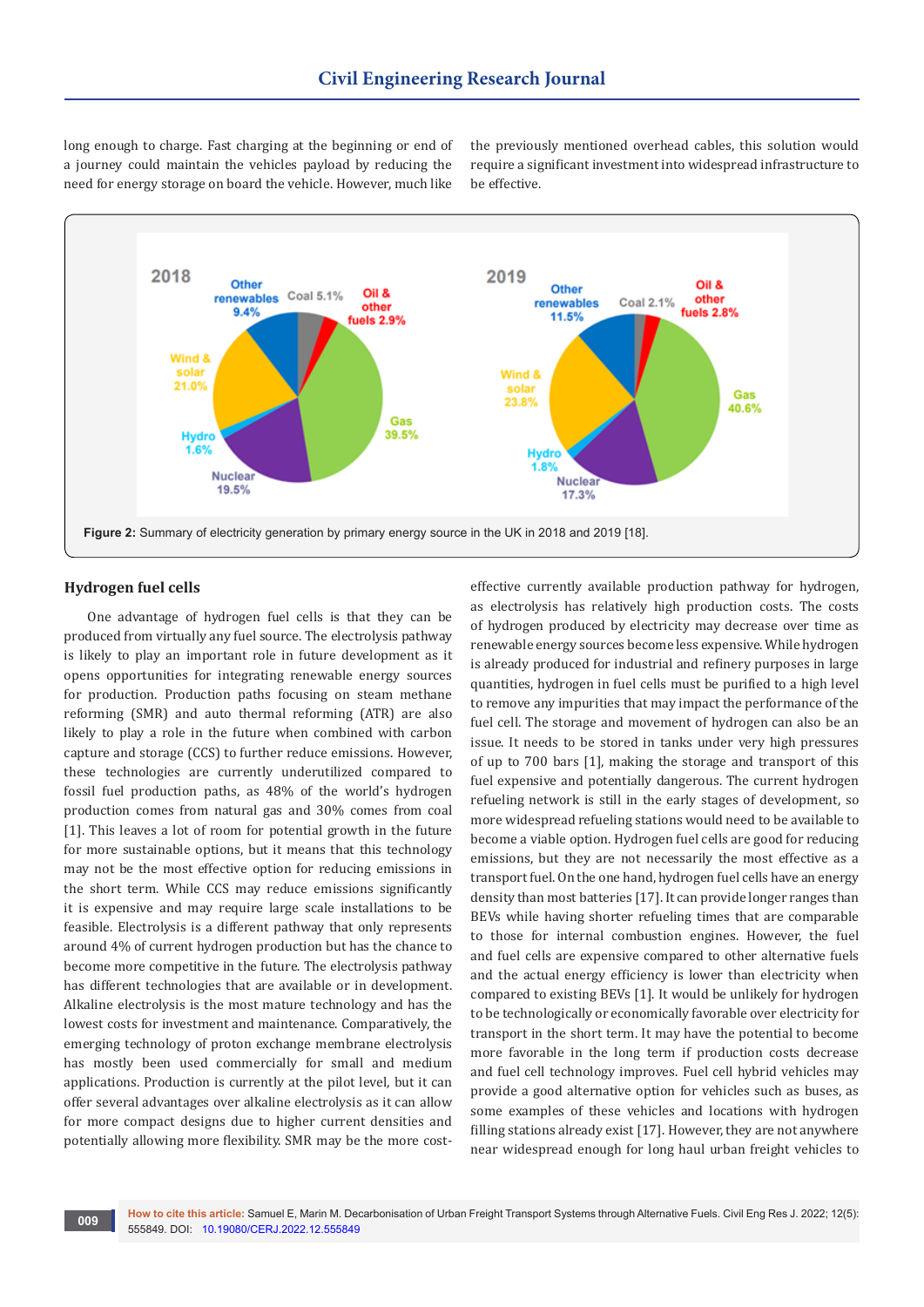use reliably, so this option may work better for freight vehicles that only need to travel shorter distances within a city such as delivery vans [18].

## **Results and Evaluation**

So far, this study has given a general overview of the state of different available alternative fuel options, as well as discussing some of the potential challenges and benefits associated with each of the different fuel types. This section will summarize and evaluate these fuel types while taking these previously mentioned factors into consideration to determine their potential for future usage and development. For this study, each option will be given a number from between 1 and 5, with 1 being very low potential for use in urban freight systems, 2 representing low potential, 3 representing medium potential, 4 referring to high potential and 5 would represent a very high potential for use in urban freight systems. Factors that must be considered include fuel efficiency, potential effectiveness in urban freight systems, costs, technological progress, available infrastructure, and the potential range of the fuel. Some of these alternative fuels are already in use and are a mature technology, whereas other fuel types may only see potential in the long term or are still in early stages of research and development. It is for this reason that we will consider the fuels' future potential over the short term, medium term, and long term to more accurately reflect how some of these alternative fuels and the industry itself will change over time. This study is focusing on road freight transport vehicles, which is an important distinction because some alternative fuel types may work better for some vehicles than in others. Passenger vehicles have different requirements and uses compared to freight vehicles. Liquid biofuels do have significant potential to reduce emissions depending on the production pathway. They already see common usage mostly in low amounts of biodiesel or bioethanol in most vehicles. The number of vehicles capable of supporting higher amounts of biofuel content is relatively low, as most vehicles are designed to use biofuel blends at lower percentages. They can significantly help reduce emissions in the short or medium term. However, it may be less likely that first generation biofuels will see significant usage in the long term because they are less sustainable than later generations that do not come from crops. Later generations may not be ready for production on a commercial scale in the short term or mid-term for some advanced biofuels. More advanced, more sustainable biofuels may require additional funding or government investment. Production costs are different for each pathway and generation of biofuel and depend on different factors such as feedstock prices or the operating costs of the plant itself. The engine problems caused by the physical properties of some biofuels at higher blends could be an issue for urban freight companies, and they would have to adapt their engine technology accordingly. Overall, liquid biofuels have a mixed potential overall, but they do have benefits. They can help reduce emissions when blended with some conventional fuels. Biodiesel in freight vehicles can use blends of up to 20% biodiesel content,

allowing for reductions in carbon dioxide emissions of between 14% to 16% [13]. Natural gas and biomethane is potentially a very good option for urban freight vehicles, as it has a high energy density and better combustion properties than other fuels. The production pathways for biomethane can have the potential for low or even negative emissions as it has a variety of potential feedstocks. However, much of the biomethane produced often gets used for producing domestic heat or electricity, leaving less available for transport fuels. Natural gas has relatively low savings on emissions of greenhouse gases, but they can reduce emissions for other pollutants such as Sulphur dioxides or particulates. The problem with natural gas/biomethane is that it needs to be either compressed at high pressures (CNG) or liquified as a cryogenic fluid (LNG), which could potentially make it dangerous/expensive to handle and transport. The benefit of CNG or LNG is they can be used effectively in urban freight vehicles to increase range without removing cargo space. They can also match the energy efficiency of diesel engines in spark ignition engines. Overall, natural gas/ biomethane is a good alternative fuel for urban freight vehicles that has potential to improve over time as developing renewable technology could allow for increased savings on GHG emissions during production and an expanded refueling infrastructure.

Synthetic fuels, much like other biofuels, come in many different types. They are typically advanced second-generation biofuels that come from renewable sources. Some of these pathways, such as BTL, are still in early stages of research and development so they will most likely not be seeing significant usage in the short term. Pathways such as the methanol or CTL may not contribute much to decarbonisation without the use of carbon capture and storage or blending in renewable sources of methanol, as these processes have comparable of higher GHG emissions when compared to gasoline. The STL pathway is unlikely to see use over the short or medium term in the UK or Europe. While it could significantly reduce emissions, it could potentially be difficult and expensive to implement if production plants are built in other countries. It could be possible for renewable energy sources to be integrated in the production pathways for some synthetic fuels such as DME or FT. Pathways involving DME or HVO fuels can take advantage of existing infrastructure and be used in current diesel vehicle engines. Differences in physical properties may cause issues when using paraffinic fuels, as blending different amounts of these fuels into conventional diesel will result in alterations to fuel density or lubrication properties. As mentioned earlier in this study, paraffinic fuels specifically may be beneficial for urban freight vehicles, as reductions in emissions are generally higher for heavy-duty vehicles than light-duty vehicles. They do not release certain pollutants such as Sulphur groups and having a higher cetane number means they burn more efficiently when used. Overall, it is difficult to determine the potential for synthetic and paraffinic fuels because there are so many different fuel types and production pathways. Some are much better or worse than others for decarbonisation and for urban freight systems. Some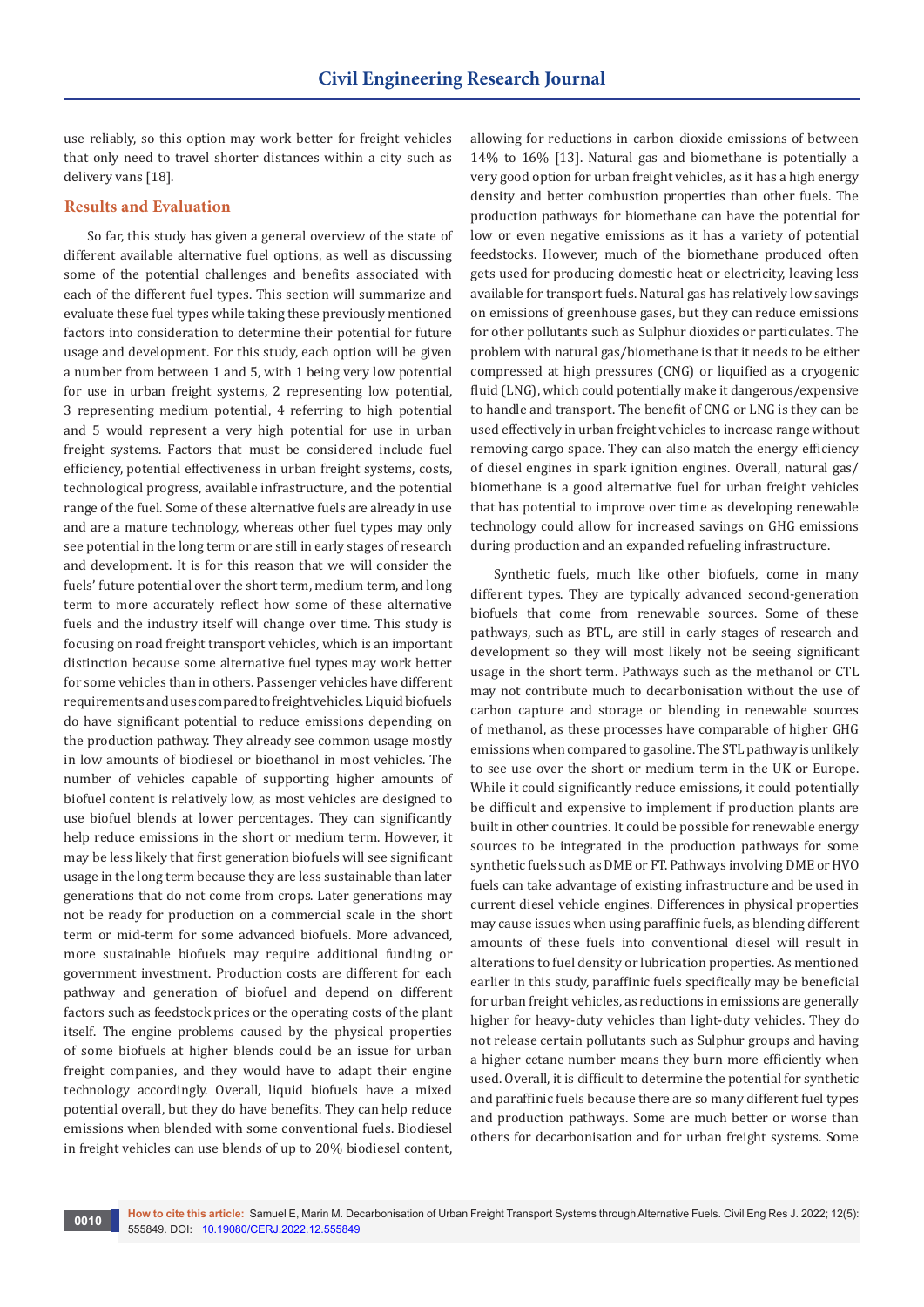synthetic paraffinic fuels such as HVO or DME could have potential for use within existing urban freight infrastructure over the short term and beyond if differences in fuel physical properties are accounted for. Many of the other synthetic fuels are probably not going to be ready in the short term but could potentially be ready in the medium to long term. Liquified petroleum gas is a fuel that has superior combustion properties to liquid fuels as it readily mixes with air in the internal combustion engine. It does not reduce emissions of carbon dioxide by much compared to other alternative fuels, but it does burn with low emissions for particulates and other pollutants. LPG is the most widely used alternative fuel, but as it is often extracted from refining petroleum and natural gas it does not make much of an impact on reducing emissions for greenhouse gases. It has a mature market and a well-developed refueling infrastructure. It is possible for LPG to be produced from biological sources such as during the production of HVO fuels, but the potentially available production for bio-LPG is very limited, making it unlikely to see short term use. Overall, LPG certainly has benefits as a transport fuel, but until engine and bio-LPG technology improves it may not have much potential for helping towards the goal of decarbonisation in the short term or medium term. Electric vehicles are an unlikely option for urban freight vehicles in the short term. The biggest barrier is the fact that current battery technology is not powerful enough for heavy freight vehicles. The lack of range makes them a poor choice for long-haul vehicles and the addition of heavy batteries onto existing heavy-duty freight vehicles can cause a loss of loading space. Full electrification is a potentially good option for shorter range freight vehicles such as delivery vans, but for freight vehicles travelling at longer ranges it is more likely for them to

use hybrid engines or other fuel types. There are potentially interesting changes to infrastructure that could be done to easily supply electricity outside of normal charging points and reduce emissions, such as overhead electricity cables or induction pads, but these changes are still in the early stages of testing and construction. These would be very expensive projects, requiring very significant investment and infrastructure development over several years before they can be reliably used. Electricity would have relatively low potential for use in road freight in the short term. However, the potential would increase over time as battery technology continuously improves and more recharging infrastructure is added. Hydrogen fuel cells can have potentially longer ranges than battery electric vehicles with shorter refueling times. Much like electricity they produce zero tailpipe emissions of greenhouse gases or pollutants. The big problems holding these back are that fuel cells are currently very expensive and have a notably lower energy efficiency than battery electric vehicles. This is combined with the general lack of availability for refueling infrastructure or currently compatible vehicles. Using fuel cell hybrid vehicles might be a good alternative to regular hybrid vehicles for providing more significant reductions on emissions, but this will still come with the problem of not having many places to refill with hydrogen unless more refueling stations are put in place (Table 1). This alternative fuel type has potentially interesting prospects over the long-term future as technology improves and expands, but it is difficult to imagine these fuel cells becoming a common part of urban freight systems in the shortterm or even mid-term when more efficient and less expensive options already exist (Figure 3).

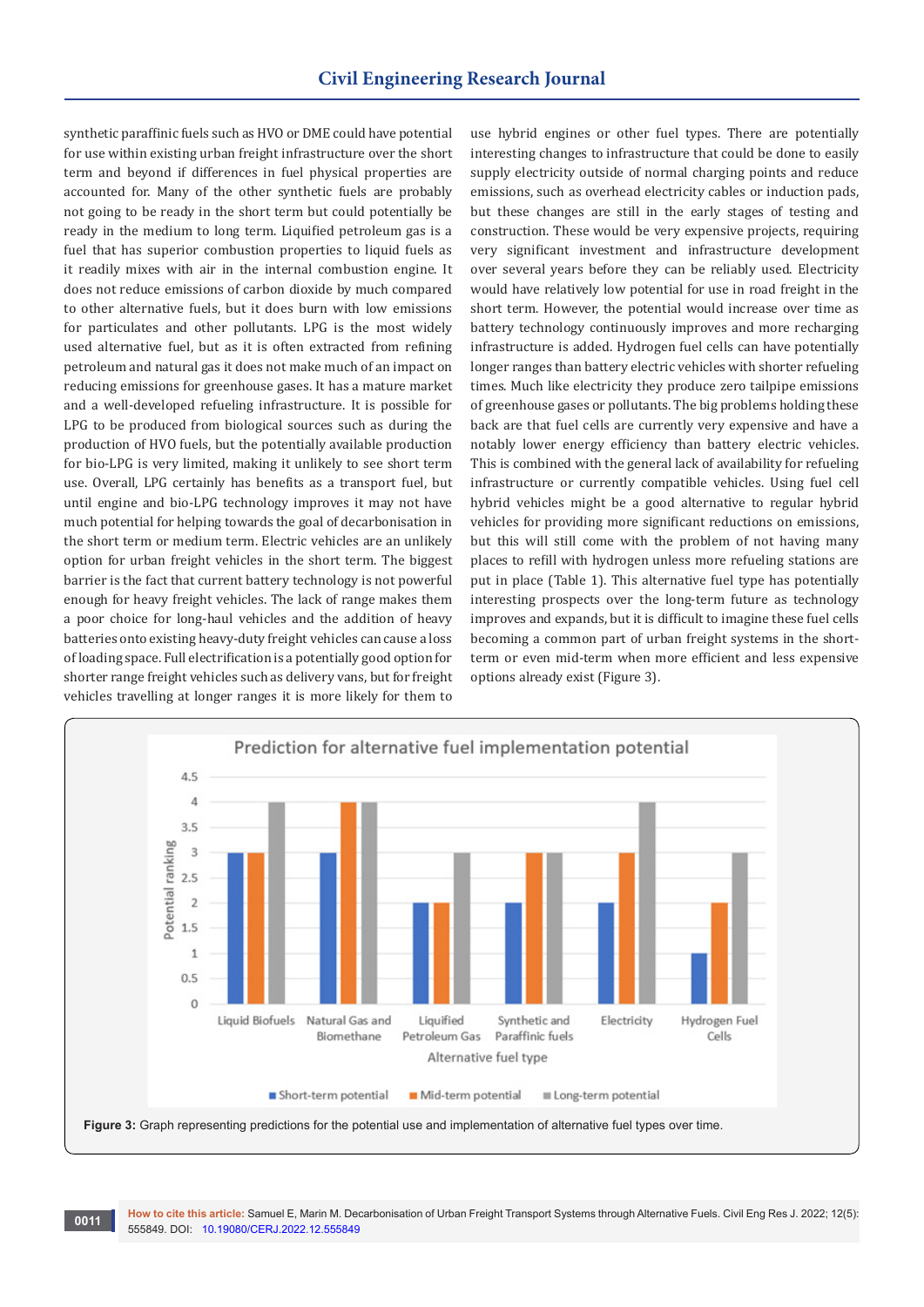| Alternative fuel type          | Short term potential (1-5) | Medium term potential (1-5) | Long term potential (1-5) |
|--------------------------------|----------------------------|-----------------------------|---------------------------|
| Liquid Biofuels                |                            |                             |                           |
| Natural Gas and Biomethane     |                            |                             |                           |
| Liquified Petroleum Gas        |                            |                             |                           |
| Synthetic and Paraffinic fuels |                            |                             |                           |
| Electricity                    |                            |                             |                           |
| Hydrogen Fuel Cells            |                            |                             |                           |

**Table 1:** Potential ranking of alternative fuel types.

These predictions indicate that liquid biofuels and natural gas/biomethane are likely to have higher potential for use over the short term. This is because they can both use existing vehicles and infrastructure to reduce emissions or provide more efficient fuels for current urban freight vehicles. These would increase slightly over the medium and long terms as more sustainable liquid biofuels can be used instead of older first-generation biofuels, while biomethane could potentially save emissions if it becomes more widely used over the longer term for transport instead of natural gas. LPG is probably less likely to be adopted for freight decarbonisation over the short and medium terms because it only has very minor savings on emissions compared to other fuels. This may increase in the long term if bio-LPG becomes more widely available, currently production of bio-LPG is very limited. Some synthetic and paraffinic fuels such as DME or HVO could see potential use over the short and medium term by using existing infrastructure. However, other more advanced synthetic technologies are going to take longer to be market ready than others. Full electrification is unlikely to occur over the short term or medium term without significant improvements in battery technology. Urban freight systems might be able to be fully electrified in the long term with sufficient infrastructure put in place with significant investment from companies or governments. Electrification can occur in the short and medium terms on a smaller scale or through hybrid vehicles. Hydrogen technology is unlikely to be used in the short term and medium term due to significant costs, poor energy efficiency and an infrastructure that is not yet at a scale where it could support long distance freight. May have potential to be used on a small scale or in the long term with significant reductions in costs and expanded infrastructure.

It is important to mention that there is no single "best" option for alternative fuel systems. Each one has their advantages and disadvantages. While some alternative fuel or energy sources may not be suited to use in urban freight vehicles, they could still be used for decarbonisation in other areas. Investing in fuels and energy sources that are expected to become more important over the long term is crucial for ensuring they have the necessary infrastructure to be viable. It is equally important to invest in fuels with greater short term or medium-term potential as well if we are to meet our goals for decarbonisation, as these can still contribute to reducing emissions over time. It is highly likely

that the solution to fuel/resource demands and GHG/pollutant emissions will include a mixture of alternative fuels from many different primary energy sources.

## **Conclusion**

In conclusion, this study has examined some of the available alternative fuel options and looked at the specific benefits and challenges associated with them. Taking this information into account, predictions were made about which options could have the most potential to see significant use for urban freight transport systems in the short term, medium term, and long term. Liquid biofuels were predicted to have a medium potential in the short term and medium term, and then a high potential in the long term. Natural gas was predicted to have a medium potential in the short term and a high potential for the medium term and long term. LPG was predicted to have a low potential in the short and medium term, then a medium potential in the long term. Synthetic and paraffinic fuels were predicted to have a low potential in the short term, and a medium potential in the medium term and long term. Electricity was predicted to have a low potential in the short term, a medium potential in the medium term and a high potential in the long term. Hydrogen fuel cells were predicted to have a very low potential in the short term, a low potential in the medium term and a medium potential in the long term.

## **Future Research**

For many of the predictions that were given a low or very low potential they may have needed very significant investments and technological/economic improvements before they could be viable for urban freight systems. It is possible that more of these alternative fuel options will become feasible over time as technology improves, infrastructure expands, and economics end up becoming more favorable. This study looked at different categories of alternative fuel sources overall. Future research could involve focusing on more specific technologies within certain alternative fuel categories and evaluating them individually.

#### **References**

- 1. European Commission (2020) State of the Art on Alternative Fuels Transport Systems. In The European Union.
- 2. Eurostat (2019) Energy, Transport And Environment Statistics. Edition.